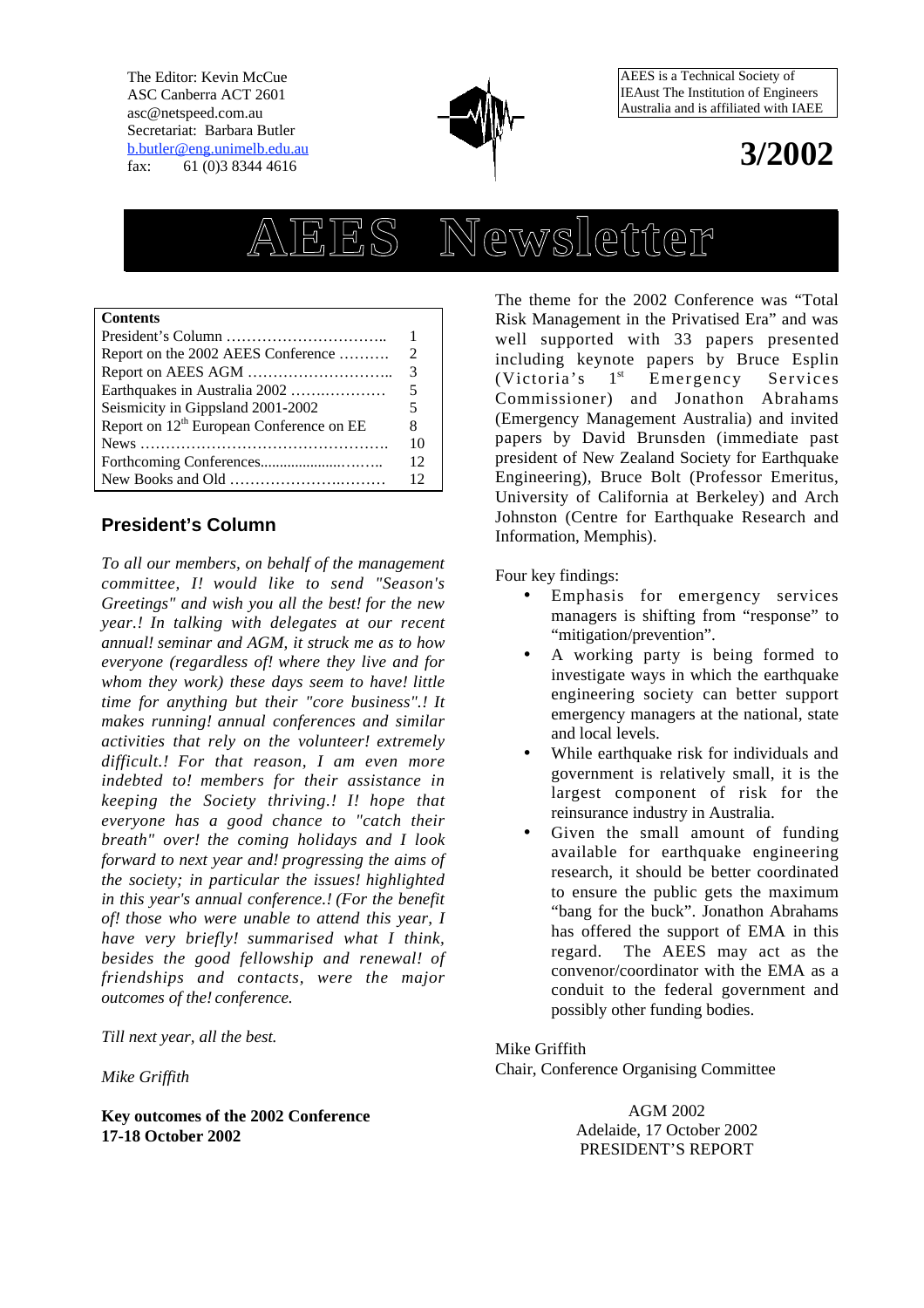Welcome to the 2002 AGM.

I have been commenting on activities over the course of the year in the newsletters. However, some highlights and recent developments are listed below:

- The Executive, in their first year, has been primarily occupied with the organization and hosting of this year's Conference. In following up the push by the previous executive to establish a national register of earthquake engineers with Emergency Management Australia, the theme for the 2002 AEES Conference was chosen to be in the area of Total Disaster Management. It is hoped that an outcome of the 2002 conference will be in the form of clear directions as to how the Society and its membership can more effectively engage and support the emergency management sector at the national, state and local levels.
- Five applications for the 2002 Research Scholarship were received and assessed by all members of the AEES National Committee and state representatives. On the basis of this assessment, and the fact that none were awarded in 2001, the Executive decided to award 3 scholarships this year for a total of \$5,500.
- I attended the Institution of Engineers' Societies Consultative Committee meeting in Melbourne and have interacted with IEAust headquarters throughout the year with respect to the role and expectation of Societies under the IEAust umbrella. One key issue concerns the potential liability of officeholders, however, it has been decided that all society officeholders, whether members of IEAust or not, will be covered by the Institution's liability insurance. Other issues include accounting procedures (audited books), Society reporting requirements, corporate identity, and membership lists.
- Bill Boyce has continued his involvement with ANCOLD committee looking at earthquake loading of dams.

Finally, I would like to record my thanks to all the members of the National Committee for their contributions during the year, Kevin McCue for his efforts with the newsletter, Vaughan Wesson for the web page and e-mail list, and Barb Butler for managing the Secretariat. I hope that the coming year is an even better one for the Society.

*Mike Griffith*

## **Report on the 2002 AEES Conference**

Four Seismology Research Centre staff members attended the conference and we all wrote brief reports. I have taken snippets from each of those reports and so acknowledge that this review could best be described as an "SRC perspective".

The conference was by any measure a great success - it was well organised and well attended, with speakers presenting talks on a range of topics. Adelaide's weather was enjoyable – even by Queensland standards! The organising committee should be congratulated – not for the weather, obviously, but for the conference! It was rather incredible that an AEES conference should include both Bruce Bolt and Arch Johnson (compliments to Geoscience Australia).

The conference theme, "Total risk management in the privatised era", was well addressed by the majority of speakers. The keynote address by Bruce Esplin was inspirational and, together with other lectures by Emergency Management Australia staff, showed a dramatic change in emergency management approach. Talks on the seismic retrofit of some of Adelaide's historic buildings and "how to handle the media" were well received.

Some of the research currently being conducted in Australia was presented in the poster display. There was a very interesting display of simple models used by PIRSA to educate school children in aspects of geophysics, seismology and earthquake engineering.

The conference dinner, at Ayers House, was a pleasant evening – with fine food and wine and a string quartet of engineering students. Bruce Bolt gave an interesting talk on his experiences during the early days of Australian seismology.

The AGM saw the announcement of the three recipients of the AEES student scholarships. The production of future conference proceedings on CD, as well as regular joint meetings with NZSEE were also discussed.

Once again Barb Butler has done a magnificent job of producing the Proceedings. I would recommend that anyone who did not attend the Conference contact Barb to get a copy. I would also urge anyone who has photos of the conference to get them scanned and forward them to Vaughan for inclusion into the Society's web page.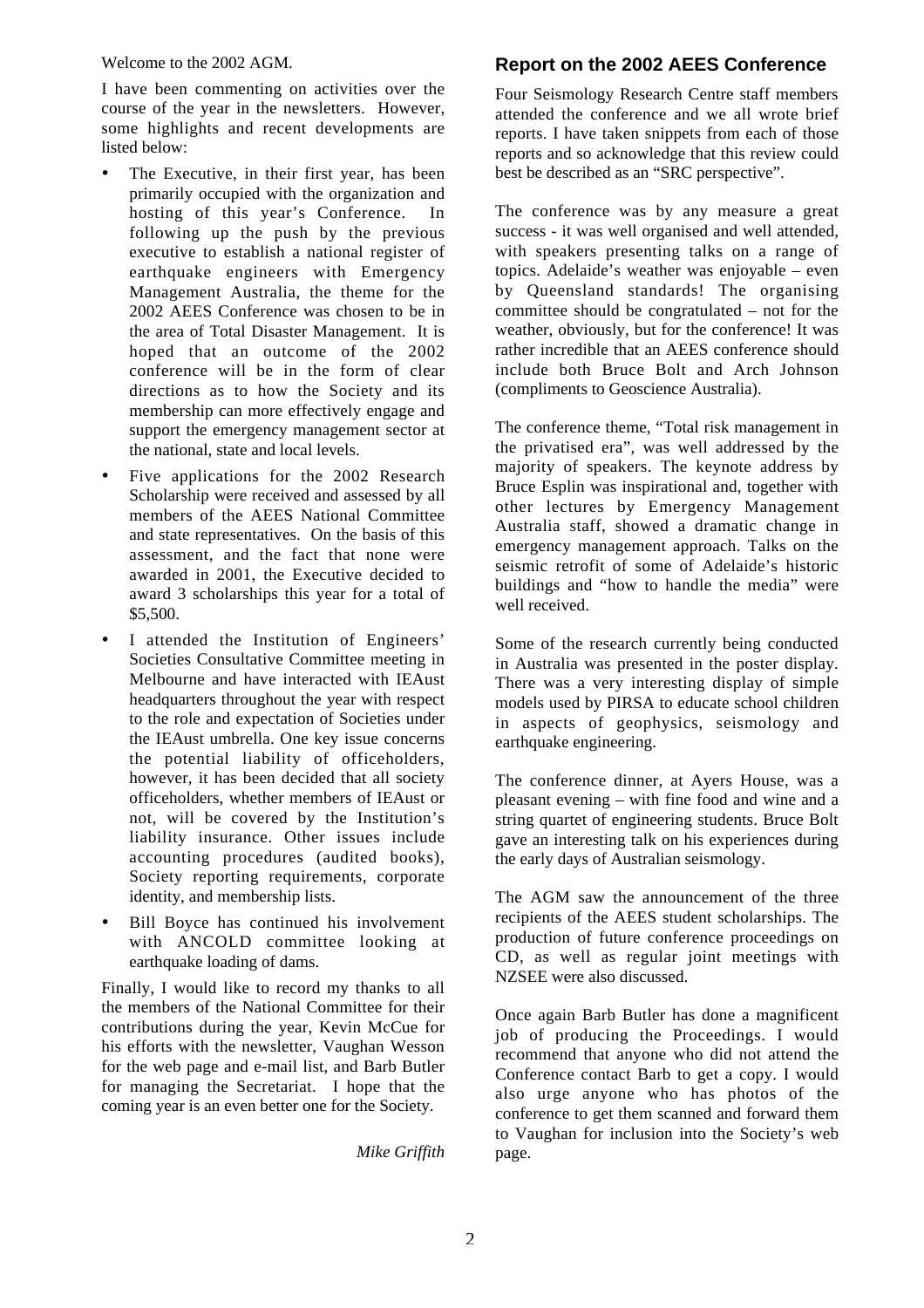Congratulation to the Adelaide committee and hope to see you all next year in Melbourne.

Russell Cuthbertson

## **AUSTRALIAN EARTHQUAKE ENGINEERING SOCIETY ANNUAL GENERAL MEETING - ADELAIDE 17 OCTOBER 2002** Held at Adelaide University

\_\_\_\_\_\_\_\_\_\_\_\_\_\_\_\_\_\_\_\_\_\_\_\_\_\_\_\_\_\_\_\_\_\_\_\_

#### **Welcome by President Mike Griffith**

#### *Present:*

Mike Griffith, Peter McBean, David Love, Jim Wilson, Norm Himsley, Gregg Klopp, Nelson Lam, Doug Jenkins, Bill Boyce, Phil Cummins, Barb Butler, Russell Cuthbertson, Michael Asten, Mike Turnbull, John Schneider, John Wilson, Vaughan Wesson, George Walker, Amy Brown, Gary Gibson, Trevor Allen, David Catley, Yucang Wang.

#### *Apologies:*

*Kevin McCue, Graham Hutchinson, Col Lynam, Michael Neville, Alton England.*

#### *Previous minutes:*

*Minutes of the 2001 AGM, Canberra were accepted as an accurate record (moved George Walker, accepted Norm Himsley)*

## **Business arising from 2001 minutes**

Was conference paper length too restrictive? CD Rom now considered easier, especially for figures with colour. GA experience showed CD to be easier, only drawback being people with low interest did not look. For these paper is better. NZSEE gives delegates choice of CD or hardcopy for their annual conference proceedings. General agreement that hard copy abstracts plus full paper on CD was the way to go. Promotional material can also go on CD.

## **President's report**

Short written report was distributed. Main efforts of committee this year were to organise a conference aimed at a wider cross-section of people involved in the earthquake risk management. Scholarship winners were announced:

| Kittiporm Rodsin | University of \$2500 |  |
|------------------|----------------------|--|
|                  | $M_0$ lhoumo         |  |
|                  |                      |  |

|                | Melbourne                         |        |
|----------------|-----------------------------------|--------|
| Trevor Allen   | Monash<br>University              | \$2000 |
| Darren Andrews | University of $\vert$<br>Tasmania | \$1000 |

Developments of technical societies in IEAust were reported.

Barbara Butler was thanked for her substantial support.

#### **Treasurer's report**

A brief report on the society's finances was presented and attached. Books are currently being audited.

## **AEES delegate to IAEE**

John Wilson will continue as the international delegate to 2004 WCEE. John reported that IAEE has a project tracking earthquake codes.

## **Next AEES AGM and Conference to be held in Melbourne**

**\_\_\_\_\_\_\_\_\_\_\_\_\_\_\_\_\_\_\_\_\_\_\_\_\_\_\_\_\_\_\_\_\_\_\_\_**

\_\_\_\_\_\_\_\_\_\_\_\_\_\_\_\_\_\_\_\_\_\_\_\_\_\_\_\_\_\_\_\_\_\_\_\_

## **Election of officers**

Existing Executive was re-elected unopposed.

Existing state representatives were re-elected except for WA where Mike Griffith will look for a new candidate.

| President  | Mike Griffith              |
|------------|----------------------------|
| Secretary  | David Love                 |
| Treasurer  | Peter McBean               |
| Qld        | <b>Russell Cuthbertson</b> |
| <b>NSW</b> | Michael Neville            |
| <b>ACT</b> | Gerhard Horoschun          |
| Vic        | John Wilson                |
| Tas        | Vagn Jensen                |
| SА         | Jim Wilson                 |
| WA         | tha                        |
| Web master | Vaughan Wesson             |
| Editor     | Kevin McCue                |

## **Other business**

## **Proposal to have biannual conference combined with New Zealand**

ANCOLD have triannual conference with NZ. Difficulty would be to get New Zealanders to Australian venue. Australia would benefit from the deeper commitment that NZ engineers have to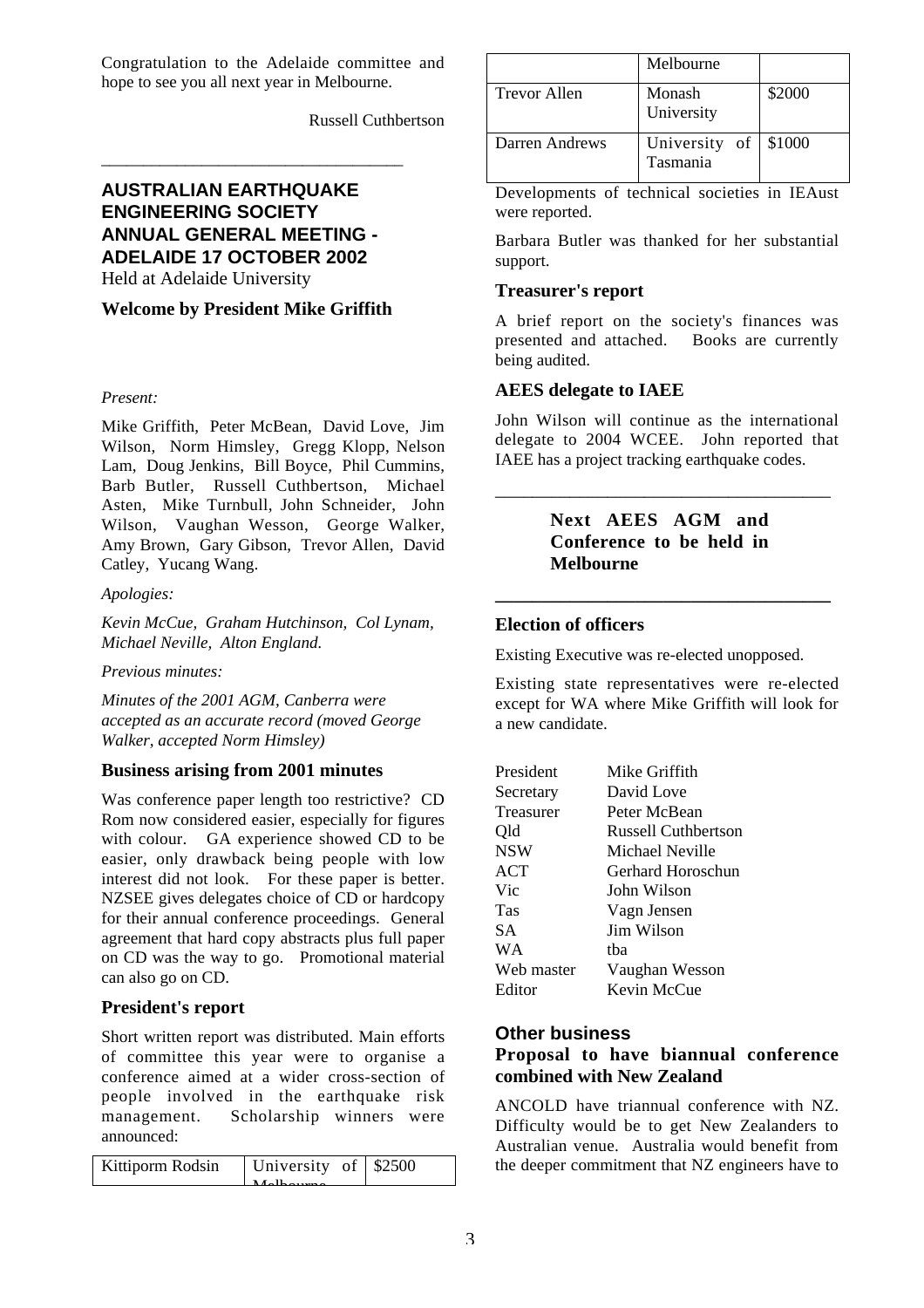Earthquake Engineering. GA staff have difficulty with international travel, but an Australian society conference in NZ would have less problems. Cost effective idea for those that currently go to both conferences. We barely have a critical mass by ourselves. NZ meeting is normally early in year, while ours is late. Offer to have the first joint meeting in NZ in 2004. Australian joint venue (in 2006) should be Melbourne or Sydney only. Cost sharing arrangements may help both societies. Addition of workshops regarding areas of possible exchange or synergies would be valuable. Mike Griffith to approach NZSEE.

#### **Web site listing of services.**

GA receive many requests to recommend organisations to do Earthquake Engineering work and would like to see site containing this info so that they can remain independent. List should be by invitation only with signed form for privacy regulations.

#### **Web site maintenance:**

Should some money be available to get a student to update site on a regular basis, as Vaughan has limited availability. Executive to pursue this further.

#### **Scholarships:**

What is the society trying to achieve? Executive should put some aims and selection criteria together, after approaching Bill Boyce for his previous work on this.

#### **Workshops:**

We should strive to arrange some with each conference, especially some on the engineering side. Should not be just on an ad hoc basis.

Vote of thanks was extended to Conference committee and Barbara Butler.

David Love

#### **The Society website/email list**

Dear AEES Members.

The AEES web site is at www.aees.org.au. Any contribution from you on the following topics is most welcome

- details of interesting recent publications
- significant research projects in earthquake
- engineering (in Australia?)
- links to other relevant Web sites

Please send me your contributions/suggestions via email.

The AEES email list is operated by the Seismology Research Centre, Melbourne. If you would like to register please notify me at vaughan@seis.com.au

Vaughan Wesson

#### **Earthquakes in Australia Oct - Nov 2002**

The following list of earthquakes for October and early November was compiled by Geoscience Australia with information from ES&S and PIRSA. None of the earthquakes caused damage, several were reported felt.

| DA<br><b>TE</b> | <b>UTC</b> | <b>LAT</b> | <b>LONG</b> | ML  | <b>PLACE</b>                    |
|-----------------|------------|------------|-------------|-----|---------------------------------|
| Oct             |            |            |             |     |                                 |
| 01              | 133347.    | 30.57      | 117.10      | 1.8 | Burakin WA.                     |
| 02              | 62927.6    | 32.78      | 118.31      | 1.3 | Kondinin WA.                    |
| 03              | 72900      | 41.1       | 144.2       | 3.3 | Off coast of NW<br>Tasmania. 83 |
|                 |            |            |             |     | km SW                           |
|                 |            |            |             |     | Smithton.                       |
| 03              | 141216.    | 31.45      | 138.66      | 1.5 | Hawker SA.                      |
| $\overline{03}$ | 161602.    | 30.54      | 117.07      | 1.6 | Burakin WA.                     |
| 03              | 170054.    | 29.16      | 147.35      | 2.5 | <b>Brewarrina</b><br>NSW.       |
| 03              | 181542.    | 31.86      | 138.44      | 3.8 | Hawker SA.                      |
| 03              | 202347.    | 30.55      | 117.01      | 2.6 | Burakin WA.                     |
| $\overline{05}$ | 163139.    | 36.16      | 148.46      | 1.7 | Eucumbene area.                 |
| 05              | 163541.    | 30.72      | 117.10      | 1.9 | Burakin WA.                     |
| 06              | 40657.8    | 30.59      | 117.04      | 1.9 | Burakin WA.                     |
| 06              | 85205.8    | 34.76      | 149.14      | 1.5 | Dalton NSW.                     |
| 06              | 145714     |            | 129.2       | 3.7 | <b>Gibson Desert</b>            |
|                 |            | 22.2       |             |     | <b>WA</b>                       |
| 06              | 145721.    | 22.19      | 129.27      | 3.7 | Lake Mackay<br>NT.              |
| 08              | 155452.    | 25.26      | 115.50      | 4.5 | Gascoyne                        |
|                 |            |            |             |     | Junction WA.                    |
|                 |            |            |             |     | Felt Gascoyne                   |
|                 |            |            |             |     | Junction and                    |
|                 |            |            |             |     | Bidgemia                        |
|                 |            |            |             |     | Station.                        |
| 09              | 104837.    | 35.99      | 148.96      | 2.3 | Adaminaby                       |
|                 |            |            |             |     | NSW. Felt                       |
|                 |            |            |             |     | Adaminaby.                      |
| 11              | 70933.1    | 28.01      | 140.70      | 2.8 | Innamincka, SA                  |
| 11              | 130226.    | 32.18      | 149.80      | 2.1 | <b>Ulan NSW</b>                 |
| 13              | 160948.    | 35.47      | 138.68      | 2.2 | Victor Harbour<br>SА            |
| 14              | 22028.1    | 36.05      | 148.96      | 1.9 | Adaminaby,<br><b>NSW</b>        |
| 15              | 35906.0    | 19.05      | 118.01      | 4   | 150 km north Pt<br>Hedland, WA  |
| 16              | 185751.    | 32.14      | 149.77      | 2.3 | Ulan NSW.                       |
| 17              | 203433.    | 30.51      | 118.32      | 2.5 | <b>Bonnie Rock</b>              |
|                 |            |            |             |     | WA.                             |
| 23              | 112835.    | 35.62      | 148.15      | 2.6 | Batlow, NSW                     |
| 24              | 53059.5    | 37.34      | 147.83      | 2.6 | Ensay VIC                       |
| 25              | 12528.1    | 30.51      | 117.07      | 1.9 | Burakin WA                      |
| 25              | 42503.2    | 32.42      | 126.81      | 3.5 | Gt Australian                   |
|                 |            |            |             |     | Bight WA                        |
| 25              | 64608.3    | 15.74      | 123.11      | 3.3 | Indian Ocean,                   |
|                 |            |            |             |     | 183 km North of                 |
|                 |            |            |             |     | Derby                           |
| 29              | 151925.    | 30.49      | 142.01      | 3   | Packsaddle                      |
|                 | 0          |            |             |     | NSW. Felt                       |
|                 |            |            |             |     | Packsaddle.                     |
| 29              | 152532.    | 30.59      | 142.04      | 3.5 | Packsaddle NSW                  |
|                 |            | 3          |             |     | Felt Packsaddle.                |
| 31              | 225115.    | 16.81      | 123.75      | 2.9 | Near Derby WA                   |
| <b>Nov</b>      |            |            |             |     |                                 |
| 01              | 85519.1    | 11.03      | 129.97      | 4.2 | <b>Bathurst Is NT</b>           |
| 01              | 192218.    | 36.28      | 148.95      | 1.6 | Cooma NSW                       |
| 04              |            |            |             |     |                                 |
|                 | 193401.    | 34.88      | 144.43      | 3.1 | 57 km SW of                     |
|                 |            |            |             |     | Hay NSW                         |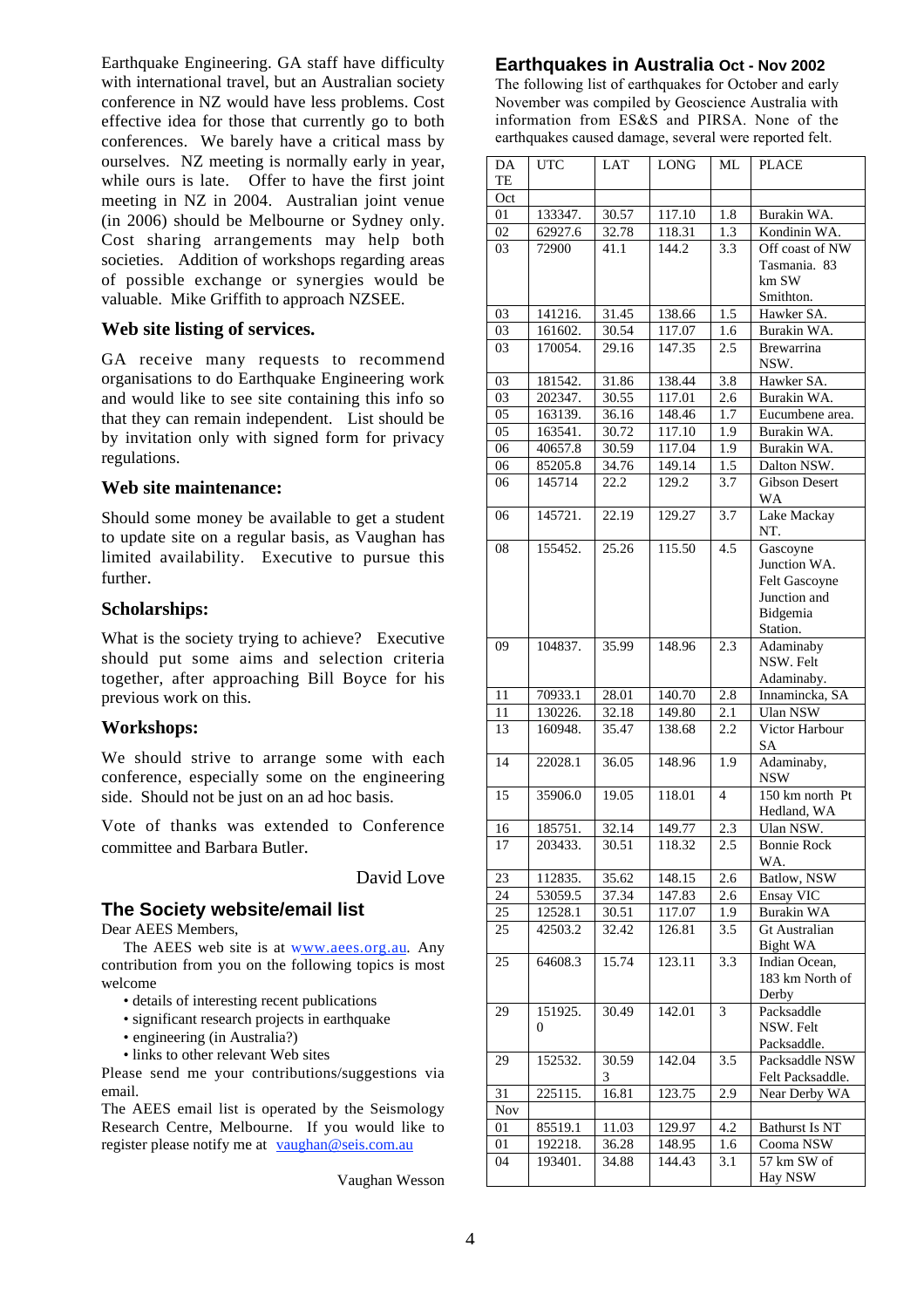\_\_\_\_\_\_\_\_\_\_\_\_\_\_\_\_\_\_\_\_\_\_\_\_\_\_\_\_\_\_\_\_\_\_\_\_\_\_\_\_\_\_\_ *The AEES subscription year is the fiscal year. It is expensive to send each member an individual reminder that fees are due so please help us by sending your subscription for 2001/2002 to AEES if you haven't already done so (attn: Barbara Butler, Civil and Environmental Engineering Dept, Melbourne University Parkville Vic 3052) or renew through IEAust's annual subscription system by marking AEES your preferred Society. If you change address or if you know a member who is not receiving the newsletter please advise the Secretary or Barbara.*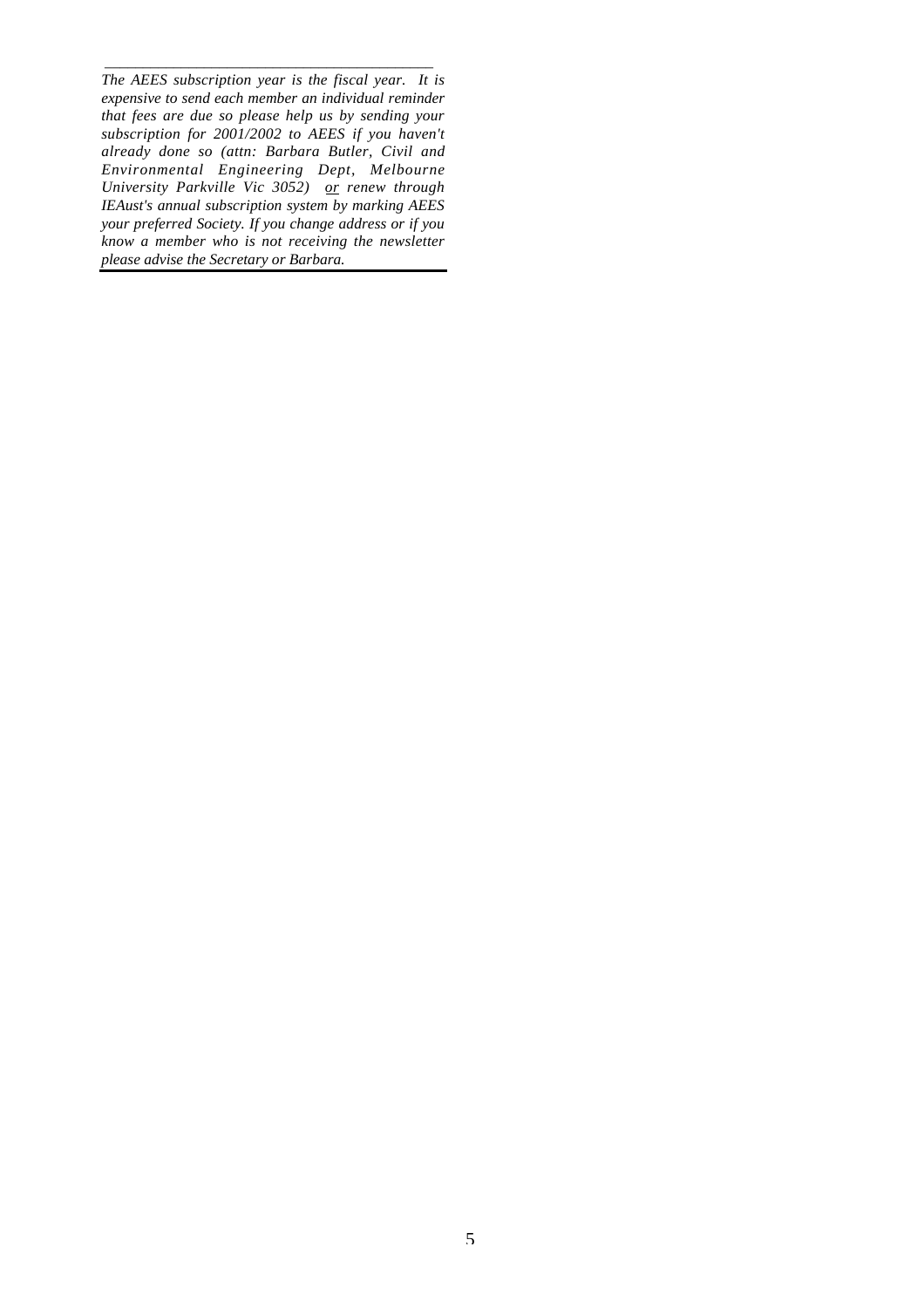## **Seismicity in Gippsland September 2001 to September 2002**

From August 2000 to August 2001 a small, dense seismograph network was operated in the Strzelecki Ranges, Gippsland, Victoria. The network was funded by the Australian Earthquake Engineering Society and was operated by myself with the help of the Seismology Research Centre and Geoscience Australia.

At the 2001 AEES Conference I discussed the seismicity in Gippsland from August 2000 to August 2001. Now, a year later I wanted to revisit the seismicity of Gippsland.

In August 2001 I removed all but two of the stations in the Strzelecki Seismograph Network. The remaining instruments are located at Boolarra and Mt Best. These two stations supplement the permanent seismograph network in the area.

The seismicity in Gippsland from September 2001 to September 2002 is shown in Figure 1. Thirty nine earthquakes were located within Gippsland compared to thirty three for the twelve months previous (Figure 2).



Figure 1 - *Seismographs operating in Gippsland between September 2001 and September 2002 with earthquakes located in the same period*



*Figure 2 – Seismographs operating in Gippsland between August 2000 and August 2001 with earthquakes located in the same period.*

The two observations that I would make about the spatial distribution of the earthquakes between 2000/2001 and 2001/2002 are; the earthquakes were more widely distributed in the 2000/2001 period, and the highest concentration of earthquakes in both time periods was associated with the occurrence of the largest earthquake in that time period.

While the Strzelecki seismograph network was operating the coverage in Gippsland was improved and this is reflected in the wider distribution of earthquakes located. When the network was removed the smaller earthquakes outside the network could no longer be located, reducing the spatial distribution of located earthquakes.

Earthquakes in the 2001/2002 period shows a greater concentration to the south near Fish Creek. This contrasts with the seismicity in the 2000/2001 period when the greatest concentration of earthquakes was more centrally located, about Boolarra.

The change in spatial concentration can be attributed to the location of the largest events in the respective time periods. In the 2000/2001 period the largest event was the ML 4.6 Boolarra earthquake. In the 2001/2002 period the largest event was the ML 3.8 Fish Creek earthquake. The Boolarra earthquake had foreshocks and aftershocks while the Fish Creek earthquake had a number of aftershocks.

The ML 3.8 Fish Creek earthquake occurred 4 kilometers north of Fish Creek and was felt in Fish Creek, Tarwin, Inverloch, Foster and Leongatha.. It was followed by an ML 1.9 aftershock 19 minutes later, then followed by an ML 3.0 aftershock a minute later. Several more aftershocks were located in the following weeks.

One of the remaining Strzelecki stations will soon be moved from Boolarra South further west. It is hoped that the move will improve the location capability in this area as it will fill a gap in the permanent seismograph network.

Amy Brown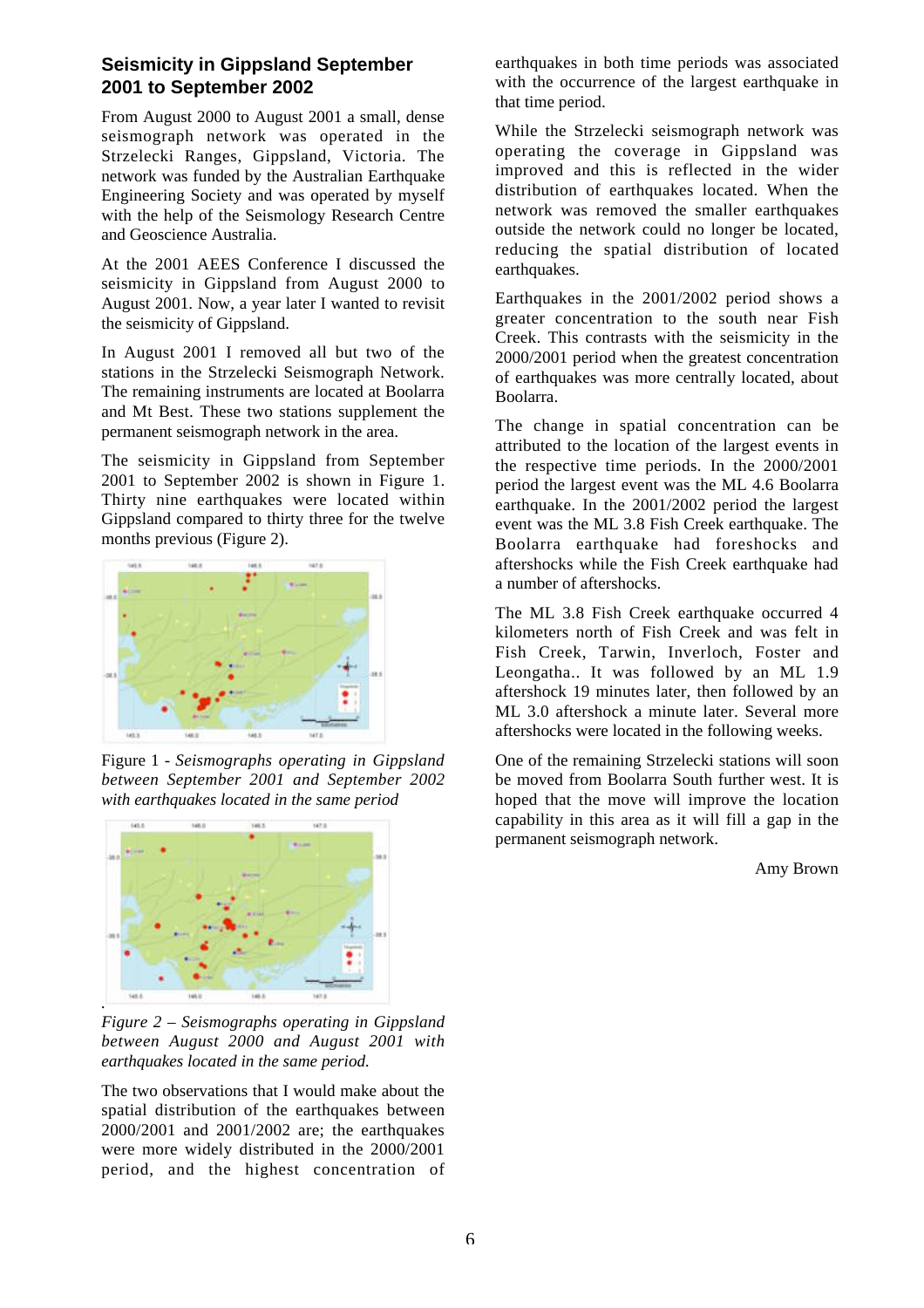## **Report: 12th European Conference on Earthquake Engineering, Sept 2002**

For personal reasons I was away in Europe during the  $12<sup>th</sup>$  Australian Conference on Earthquake Engineering, the first annual conference of AEES I have missed. By way of compensation I left Australia early to attend the equivalent European conference held now every  $4<sup>th</sup>$  year, by coincidence also their  $12<sup>th</sup>$ . Back in 1972 I was fortunate to be at Imperial College, London when the inaugural European Earthquake Engineering conference was held there. The stimulus for the creation of the EEES was the destruction of Skopje, Macedonia by a large Cadoux-sized earthquake in 1963.

More than 500 delegates attended the  $12<sup>th</sup>$  ECEE, only the second held in England. The venue was The Barbican Centre in east London, from Monday  $9<sup>th</sup>$  to Friday 13<sup>th</sup> September 2002, by far the largest gathering of earthquake engineers and engineering seismologists in Europe outside the World Conferences. Attendants came from most European countries including the Azores, Balkans, England, France, Germany, Iceland, Italy, Japan, Portugal, Scotland and Spain to name but a few. The largest contingent was from Italy. I was the only Australian delegate but there were six from New Zealand including Andrew King current President of the NZSEE.

The format was fairly traditional with keynote speeches, short oral presentations, posters, a dinner and technical display. The Wednesday afternoon was reserved for Special Interest sessions, such a pity one could not be in eight different places at once. The topics included EAEE task force reports, EERI and EEFIT reports on learning from earthquakes, a session on the Bhuj earthquake in India and the one I attended entitled SESAME, EC8 and the way ahead chaired by Roger Musson. SESAME followed IDNDR to improve the GSHAP hazard assessment map of Europe.

With four concurrent oral sessions one misses at least 3/4 of the conference presentations. I chose the topics addressing seismological-hazard-code issues, regretfully having to pass over the structural dynamics and geotechnical sessions.

The single theme format of our own AEES conferences is one of their great strengths and I hope this won't be changed in the future. How else will seismologists ever get an appreciation of the earthquake engineering problems and how they might contribute to their solution, and vice versa for the engineers. Code development is one of those areas where a significant overlap of expertise and knowledge is required.

There were nine keynote speakers, the last of them Professor Nick Ambraseys who summarised the developments in Engineering Seismology in Europe over the last 40 years from a celebrated vantage point at its centre. His view is that to improve hazard estimates, particularly their uncertainty, we must increase the length of the data sample. Joe Barr talked about bridge design and concluded that codes need to be constantly revised as lessons are learned after each new earthquake. Ian Davis pointed out that despite the impressive increase in knowledge of earthquake engineering principles, more and more people were being needlessly killed in earthquakes. He pointed out however that wars and road accidents accounted for far more fatalities and injuries and suggested there is a strong need for development of a safety culture and protection principles.

Amr Elnashai stressed the importance of integrating experimental testing and computer analysis with field studies. Peter Fajfar reminded us of the inherent inaccuracy of structural response predictions in the light of uncertainties in the ground motion and randomness of structural properties. Back at ground level, Ezio Faccioli focussed on the complexity of the influence of soils and topography on damage severity and its spatial distribution in strong earthquakes. Code developments was Michael Fardis' topic, the final draft of Eurocode 8 was to have been presented on 2 September 2002 after 10 years development. He talked about the crossfertilisation of ideas with other codes.

Jack Pappin discussed his long experience of designing foundations and lifelines more latterly in Hong Kong and using simplified methods where possible. Haluk Sucuoglu's topic was the legal context and technical challenge of seismic rehabilitation of buildings.

If one word could describe the conference for me that word would be *refreshing*. Not *exciting* in the sense of the early WCEEs when great strides in our understanding of earthquakes and their effects seemed to be announced in every session. Today advances in earthquake engineering and engineering seismology seem to be occurring step by step on many fronts and in many countries so it was very rewarding to meet people confronting the same problems as we in Australia. Issues such as URM and strengthening of existing buildings, ground motion spectra in plate interiors and on oceanic islands, attenuation and response spectra modification on different foundations, including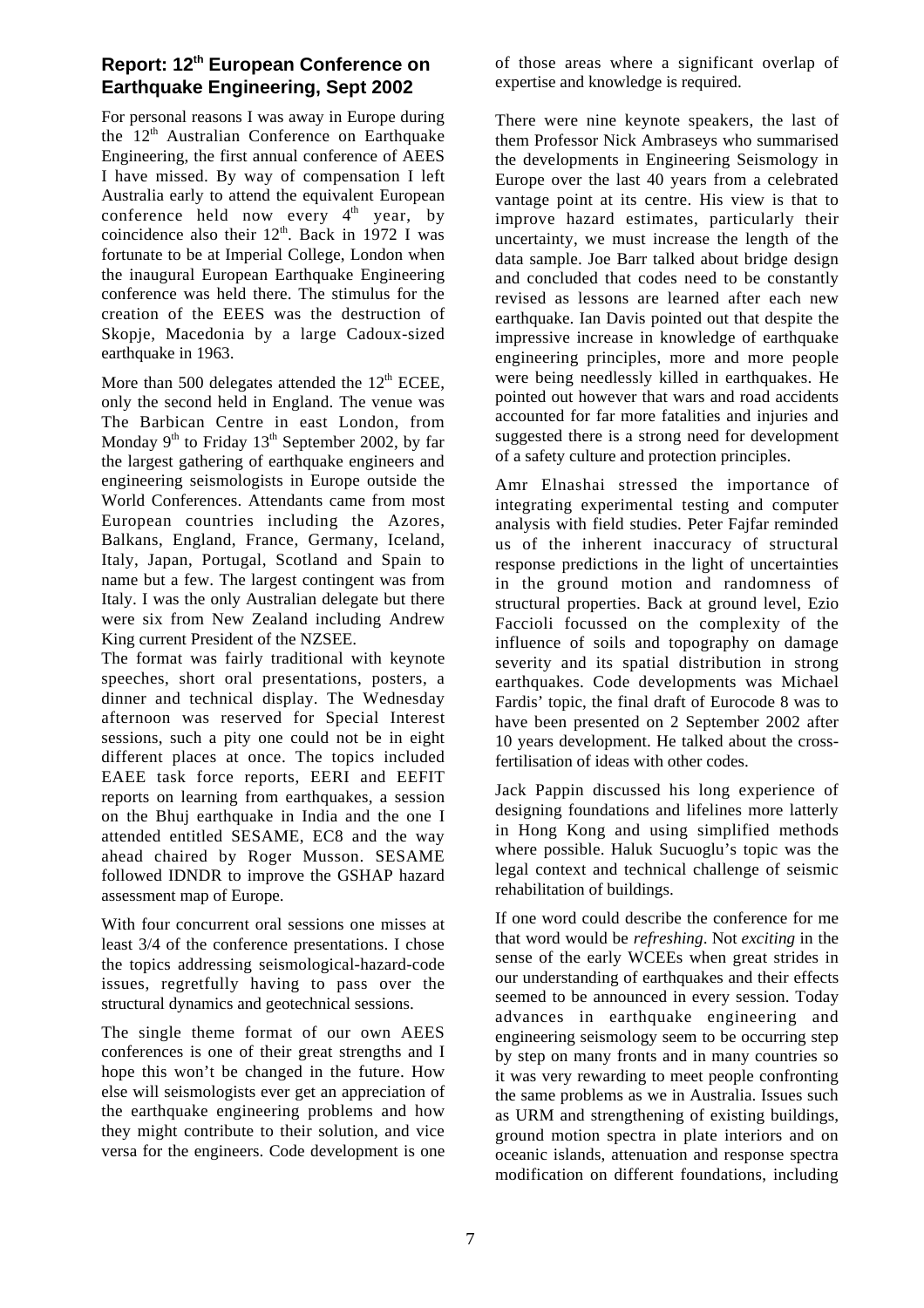very soft soils. New strong motion records have been obtained in Iceland and the Azores, both sets characterised by high near-field shaking and more rapid attenuation than in continental crust.

I was surprised to learn that no consideration is given to earthquake loading in the UK for structures other than dams and Nuclear Power stations. Several damaging earthquakes including their largest known earthquake since 1900, a magnitude ML6.2 event in the North Sea in 1959, are well documented. BGS have recently published a colourful brochure on UK seismicity, the map includes a few small events in Ireland!

The dinner venue was rather spectacular. Tables stretched along the flanks of a dinosaur skeleton suspended from the roof, the enormous spareribs highlighted by purple and orange lights. The great hall of the Natural History Museum was a difficult ask for the guest speaker from RedR but there was quiet for the presentation of an award to Nick Ambraseys for a life dedicated to understanding earthquakes and ameliorating their effects.

For once the organisers dispensed with written proceedings, the papers are only available on CD which is more work for the authors but saves on bookshelf space. How we will read them in a few years when the CD becomes obsolete (like the 3.5" diskette) I don't know. The address for correspondence is www.seced.org.uk.

The conference organisers invited me to chair with co-chair Alice Walker the second session on strong motion studies. Ms Walker is head of seismology and geomagnetism at the British Geological Survey. We didn't think at the time that we would watch Alice on TV just a few days later being interviewed by journalists about the recent ML 4.8 damaging Midlands UK earthquake. We were waiting at the Heathrow departure gate heading for Berlin at the time – but therein are a couple of other short stories.

Kevin McCue

## **News!**

## **Changes to regulation of certifiers in NSW**

Deputy NSW premier and minister for planning Dr Andrew Refshauge has announced upcoming changes to the way certification is regulated in the state. These changes will affect the way engineers are accredited and could open greater opportunities for participation in building design and construction supervision.

Some key reforms are:

Councils and principal certifying authorities will no longer be able to rely on selfcertification under section 93 of the Local Government Act

The engineering details of buildings (footings, slab and frame for cottages) will require compliance certificates

• Developers will no longer be able to shop around for construction certificates and will not be able to start work without one

• An occupation certificate must be issued before a newly constructed home can be sold.

The IEAust will be involved with the state government in working out the operation of the new system.

(from IEAust enews 1 Nov 2002).

## **Progress on Revision of the Loading Standard AS1170.4.**

A BD/6/4 meeting on 27/28 November considered:

- the remaining public and peer comments
- sign off on the standard
- completion of as much as possible of the commentary.

SNZ and SAIL will sort out any consequential amendment to part 0.

The commentary will be completed by distance working in January 2003.

The draft will be released for "road testing" by SESOC in NZ and in Australia led by Simon Matthews and Rod Johnson (BD/6) for about 6 weeks. At the same time sign off from BD/6 will be sought.

Ballot for publication will occur in April 2003 with publication following in May.

## **National disaster scheme needed for drought: independent MP**

AAP News - 12.11.02

CANBERRA, Nov 12 AAP - A national disaster scheme was needed to cover the impact of the drought, an independent MP said today. Tony Windsor, whose electorate of New England covers some of the drought-ravaged areas of north-western NSW, said such a scheme would also cover the impact of other disasters such as hail storms and earthquakes.

The scheme could be funded by a \$1 a week contribution from each Australia, effectively raising close to \$1 billion, he said.

*We should set up a national disaster fund, that not only covers drought but also things like the Newcastle earthquake*, he told parliament. *A little bit of thinking outside of the square I think can make a dramatic decision*. Mr Windsor said there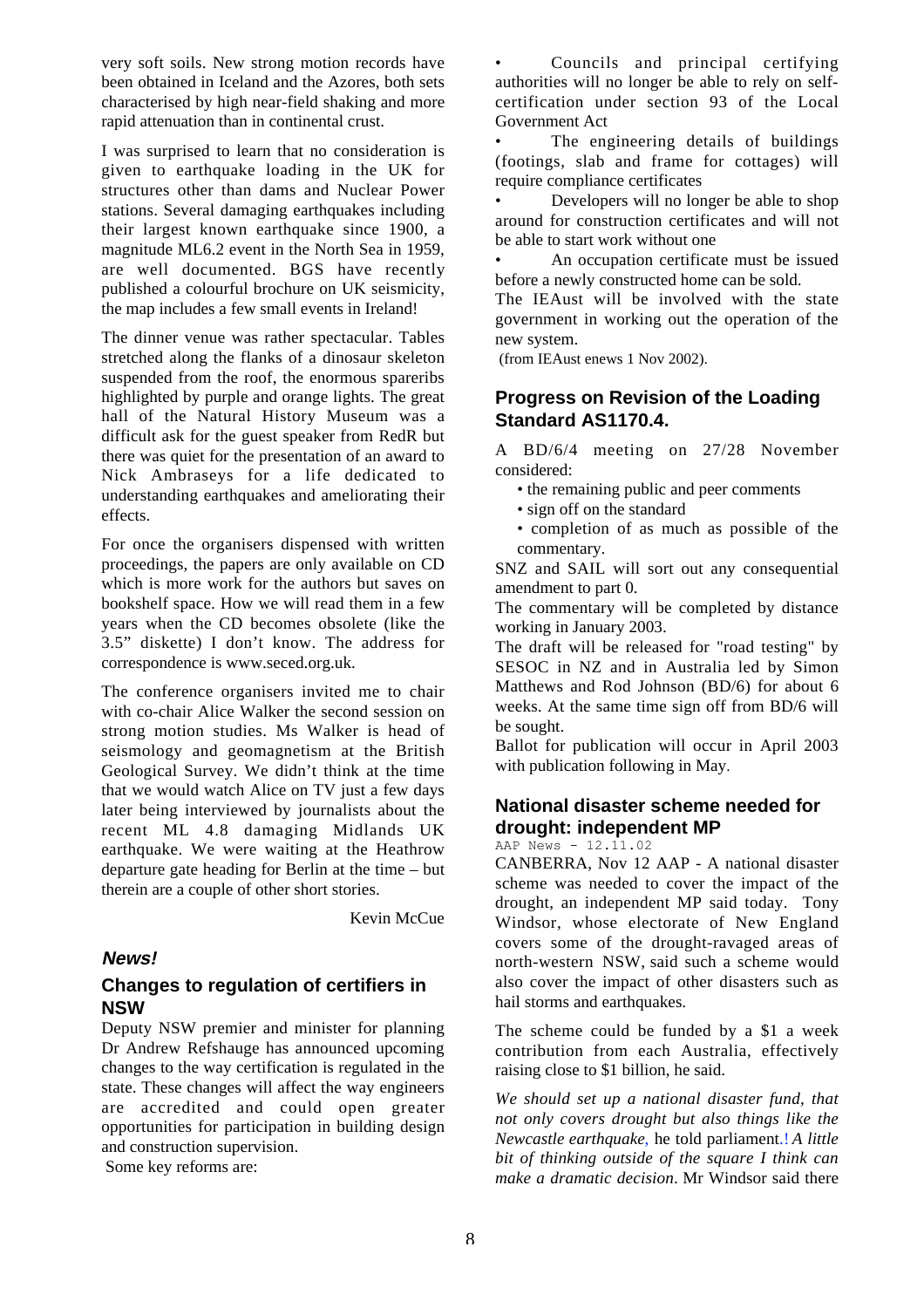was no argument with the government spending almost \$2 billion to help the building industry through its first home owners grant. *Col Lynam*

#### **Recent Major Earthquakes Worldwide**

This information is provided by the USGS National Earthquake Information Center.

• A magnitude 7.5 earthquake in NORTHERN SUMATRA, INDONESIA occurred at:

 3.02N 96.18E Depth 33km Sat Nov 2 01:26:11 2002 UTC

A magnitude 7.9 earthquake in CENTRAL ALASKA has occurred at:

63.74N 147.69W Depth 10km Sun Nov 3 22:12:40 2002 UTC

## **University of California-Irvine Shakes Up Seismic Research Field With Optical Motion Capture System From Vicon 2/10/02**

**Researchers Pioneer Use of Visual Transducers to More Accurately Record and Track Earthquake Simulation Data.** LAKE FOREST, Calif., Oct. 1 /PRNewswire/. -- Vicon, the leading developer of optical motion capture systems announced that the University of California-Irvine (UCI) is pioneering the use of a Vicon system within the field of earthquake engineering to more accurately evaluate the effects of strong ground motions on structures. In a ground-shaking new approach being tested by researchers in the civil engineering and computer engineering departments, UCI is using a sixcamera Vicon system and dozens of ultra lowmass markers to track the motion of structures generated by the school's bi-axial shake table. The breakthrough application, which introduces Vicon's optical sensing technology as an alternative method for measuring earthquakeinduced motions, allows a denser array of measurements to be obtained at a high degree of precision.

*Perhaps the most challenging problem faced in earthquake engineering research is that traditional motion sensors must be physically attached to a structure and require cumbersome cabling, configurations and substantial set-up time*, said Assistant Professor Tara Hutchinson, Department of Civil & Environmental Engineering at UCI. *Conventional sensors, or transducers, also add substantial weight and can therefore change the response characteristics of the system. Using an image-based system in this context is highly advantageous because it requires very little physical contact with the*

*structure-of-interest, is high speed and high resolution and does not introduce additional mass or otherwise modify the properties of the structure*. In its recent experiments, UCI used four high-resolution motion capture cameras to track reflective markers discreetly positioned on a scale model five-storey steel frame structure. The structure was mounted on UCI's shake table, where it was subjected to different motions from the 1985 Mexico City and the 1995 Kobe earthquakes. *The resulting set of data collected using the visual transducers provides a window* into the structure, *s* potential range of motion, *such as its yaw, pitch or roll along three positional degrees of freedom,* said Assistant Professor Falko Kuester. Using digital signal processing algorithms, the UCI researchers compared inter-story drift and floor level velocities and accelerations to those measured using more conventional sensors (peizometric accelerometers and LVDT positional transducers). Results from this exploratory study show that the non-intrusive approach is extremely promising in terms of its ability to accurately capture the data necessary for characterising global seismic response.

In addition to realizing more precise results more effectively, UCI is also benefiting from the ability to design experiments that track a greater number of objects and object types. In new tests at UCI, Vicon cameras and markers are being used to better predict how the interior contents of expensive laboratory environments such as biological or chemical laboratories might be displaced during an earthquake. This study is funded by the Pacific Earthquake Engineering Research (PEER) Center, one of National Science Foundation's three earthquake engineering research centers. *UCI is demonstrating that highresolution Vicon cameras and markers can be utilized not only to improve the way in which laboratory and field experiments are conducted, but also to literally take the weight out of the equation to generate more true-to-form results. We are pleased to be helping the university innovate in a field that has a dramatic impact on so many regions of the globe*. A discussion of UCI's recent research was presented at the International Conference on Advances and Challenges in Earthquake Engineering Research (ICANCEER) in Hong Kong in August (Hutchinson and Kuester, 2002).

www.vicon.com.

Col Lynam